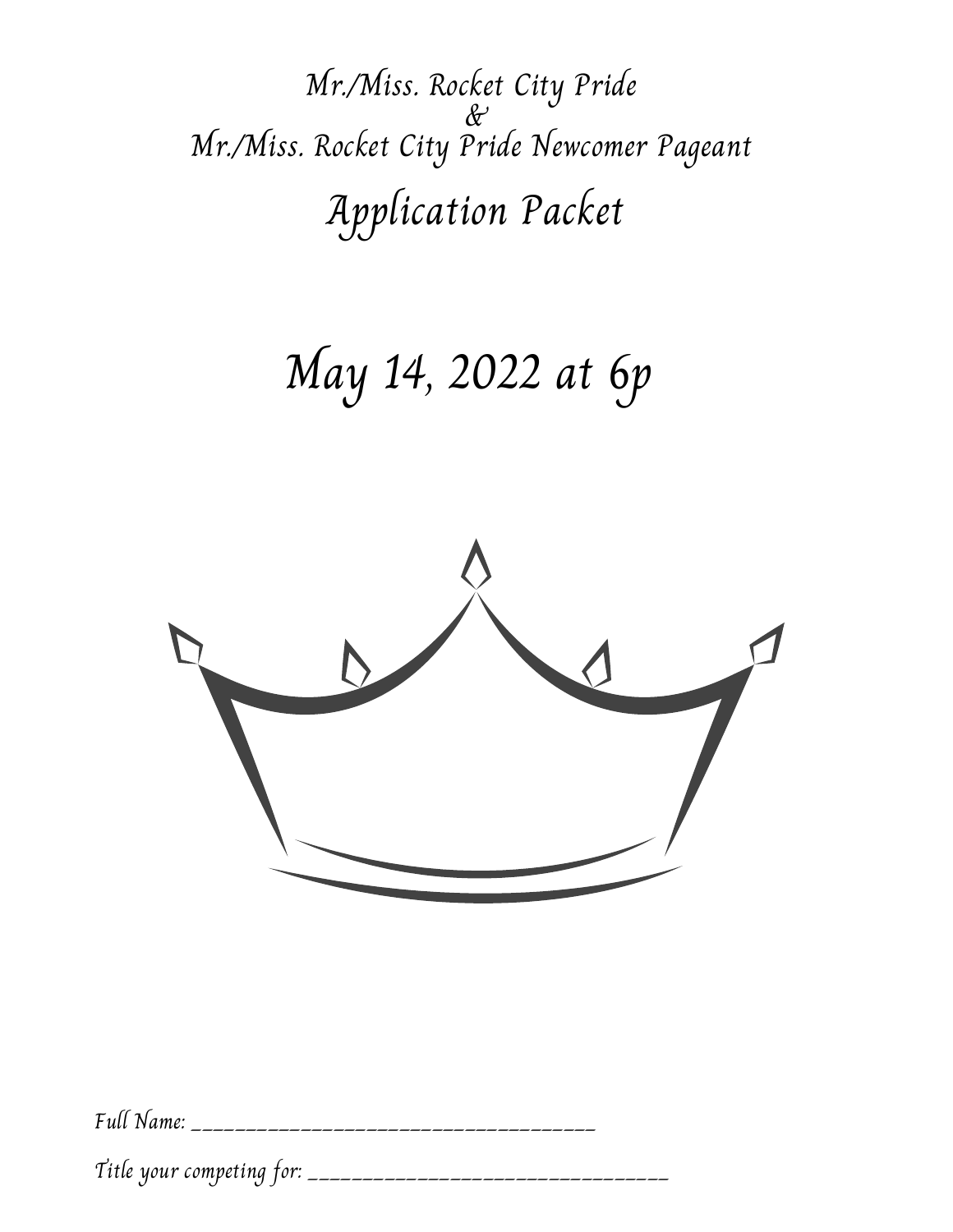Welcome

Dear Potential Contestant,

On behalf of Rocket City Pride, we would like to thank you for your interest in competing for one of our prestigious titles. Over the years, Rocket City Pride has undergone massive changes with a move for greater visibility throughout the city, and an increase in the scale of our yearly Pride Festival. As these changes help make Rocket City Pride a greater force for equality and understanding, we are refusing to stop with small change and progress. For anyone seeking the title of Rocket City Pride or Rocket City Pride Newcomer, it is important to understand that the victory means more than a crown; the title means becoming part of a powerful long-standing tradition.

The winner of our pageant will have a wonderful year of appearances, performances, and service within the community. As a representative of Pride, the crown means more attention from the community, which translates into a chance to build a platform that can make a big difference in many lives throughout our community. As such, we look for winners who are committed to the mission of Rocket City Pride and who are ready to advocate, celebrate, educate, and support the LGBTQIA+ community of our city.

The road to the crown is a challenging one: all contestants compete in five categories, with scores from each category being combined to determine the contestants with the highest overall score. Contestants will be evaluated by a panel of pre-selected judges. Judges will be fair and unbiased in their scoring. All scores will be computed by a pre-selected tabulator.

Please find attached to this packet a list of our rules, regulations, requirements, and other helpful pieces of information. Should you ever require assistance, have questions or concerns please do not hesitate to contact our Pageant Director or our Pageant Coordinator listed below. Best of luck to you!

With Love & Pride, Rocket City Pride Board of Directors

Pageant Director Barbra Sue Kirkland pageantry@rocketcitypride.com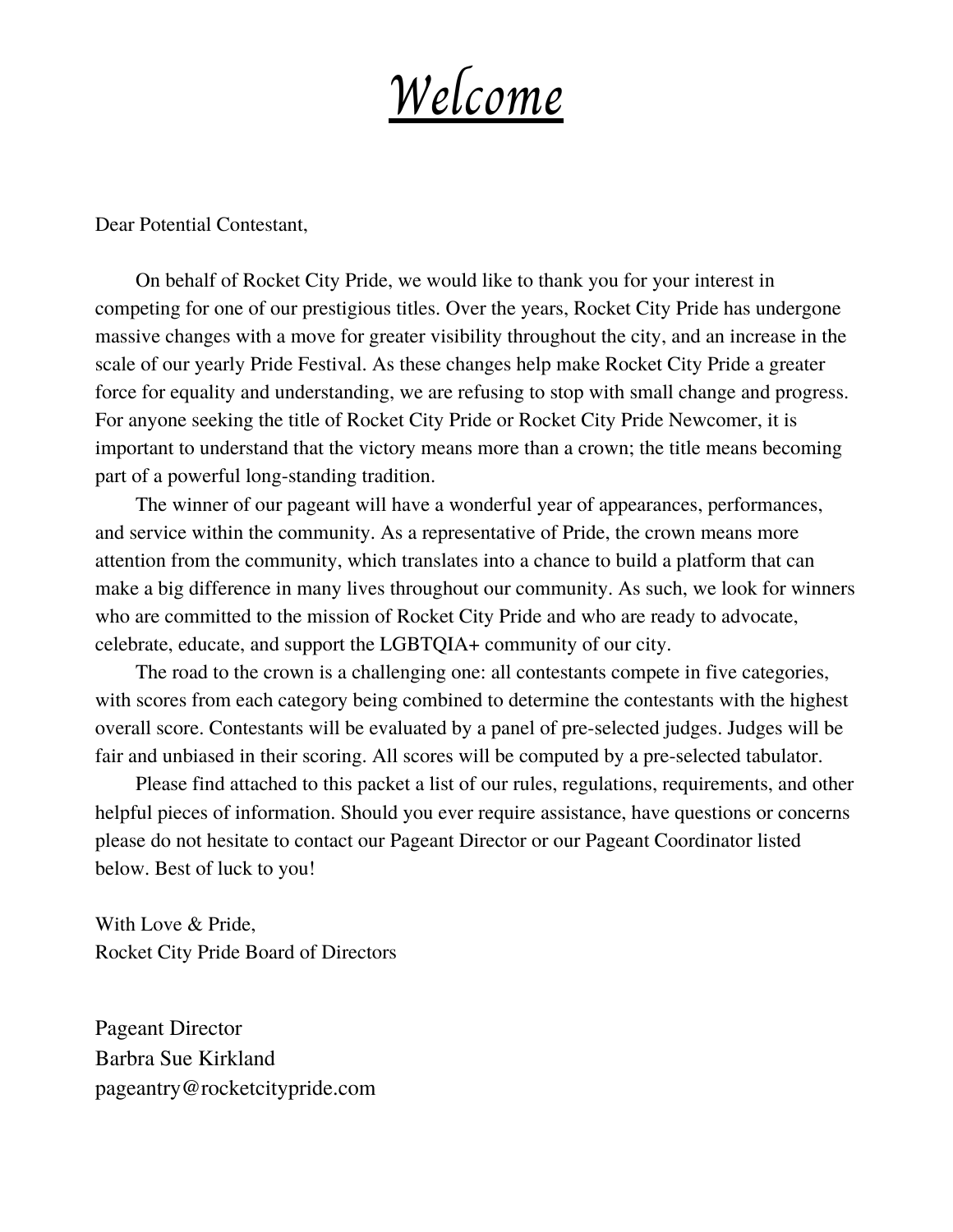### Rocket City Pride Pageant Rules and Regulations

- Each contestant must be at least 19 years of age or older before the contest date. A valid state issued ID 1. will be required at registration. Anyone under the age of 19 is prohibited from competition.
- Contestants must follow all Covid-19 guidelines and protocols in place by the venue, RCP, state of 2. Alabama, and/or the CDC at the time of the event. Failure to comply will result in disqualification and removal from the premises.
- Contestants must reside within a 100 mile radius of Huntsville, AL to be eligible. 3.
- The Rocket City Pride Pageant embraces diversity and does not discriminate against any contestant 4. regarding age, biological sex, race, ethnicity, religious affiliation, sexual orientation, gender identity or expression, disability, socioeconomic status, etc.
- Judging is based on a total accumulated point system, with a maximum score point value of 310 per judge 5. for each contestant.
- 6. In the event of a tie, the winner will be determined by Presentation points. In the event of a second tie, the winner will be determined by Talent points.
- Contestants will be judged in the following categories: 7.
	- a. Interview: 0-50 points
	- b. Presentation: 0-70 points
	- Evening Gown/Formal Wear: 0-60 points c.
	- Question and Answer: 0-30 points d.
	- Talent: 0-100 points e.
		- Talent will be limited to six (6) minutes. Prop set up time will be limited to two (2) minutes. If no i. set up time is required, the time may not be added to the talent. Talent will be timed and any performance exceeding the six (6) minute time limit will have administrative points deducted, at a maximum of ten points.
- Any type of talent or presentation is acceptable except those which may cause injury to the audience or 8. any other person. No glitter, fire, water or live animals may be used in any category. Music must be turned in on a flash drive. Flash drives must be clearly labeled with the performer's name. You must have your presentation recorded as track 1 and talent track 2 and your crown number recorded as track 3. These tracks may be labeled as such. Please do not place any other music on this flash drive. No CD's will be accepted. Please have two (2) copies.
- Due to local laws, absolutely no fully exposed breasts, any visible genitalia, or see through fabrics 9. exposing these areas will be allowed. Immediate disqualification will occur for any infractions.
- 10. Any contestant not at their appointed place at the appointed time will lose administrative points. For a maximum of 5 points per judge.
- 11. Only 1 dresser/helper will be allowed in the dressing area at any one time. You will be allowed 1 person at a \$[amount] cover charge all others will have to pay the required \$[amount] cover charge.
- 12. RCP pageant winners will be required to sign a contract with the Pageant Director or their appointee before any prize money is paid. Failure to sign the contract will mean forfeiture of the title. The contract is enclosed. Please review it so that you are familiar with it.
- 13. Any contestants not staying on stage for the entire crowning and picture taking will forfeit their placement and prize money. All prize money must be collected within 1 hour of crowning.

Initial:

#### **Rocket City Pride reserves the right to make any decision concerning any matter not covered in these Rules and Regulations.**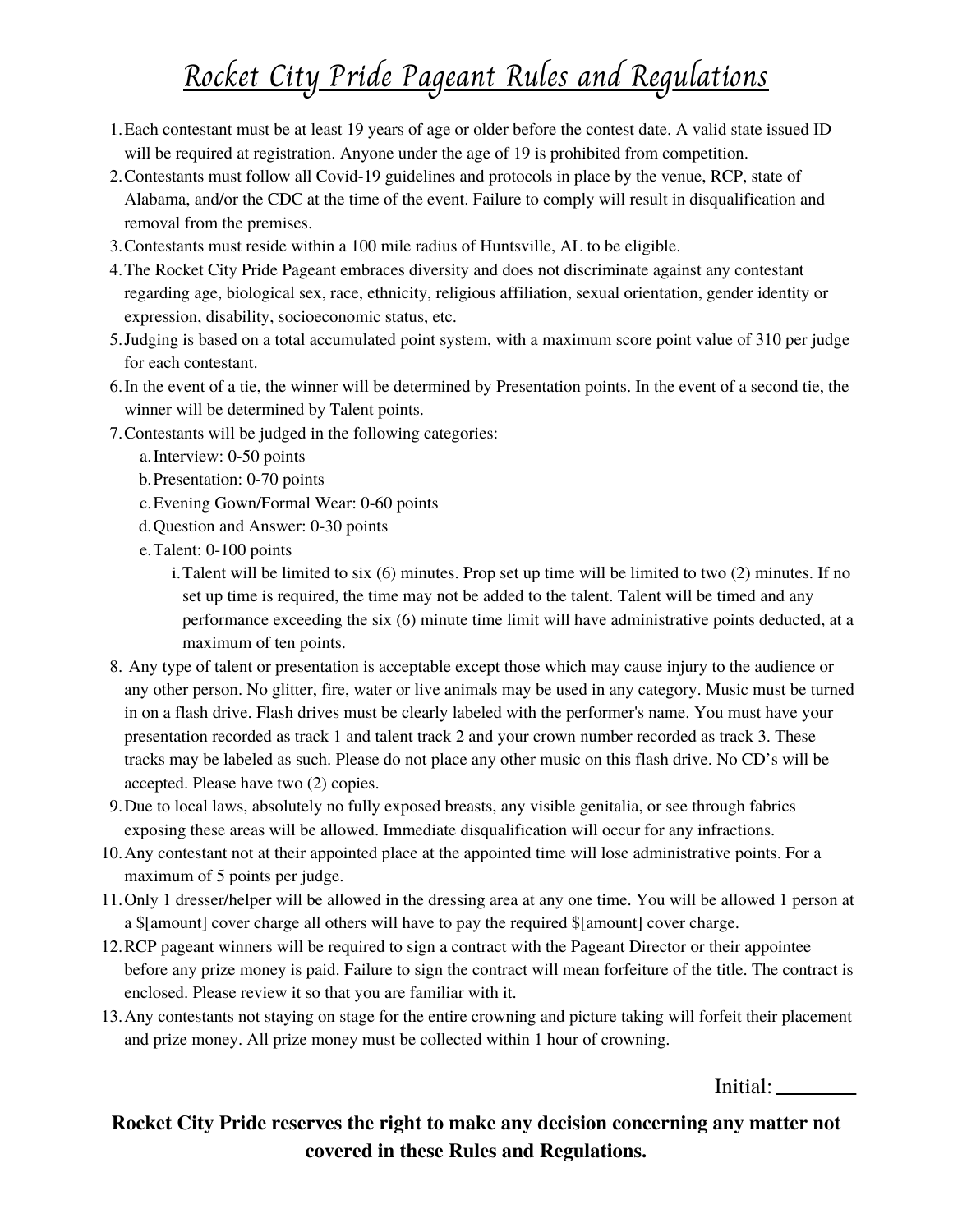### Code of Conduct/Expectations

- The use or dispensing of illegal drugs is strictly prohibited while representing the Rocket City Pride 1. Pageant. Anyone caught in violation of this rule will be immediately asked to leave the contest. This applies to all members of the contestant's entourage (including but not limited to the dresser, hairdresser, dancers, stage hands, etc). No refunds will be issued.
- Any tampering with other contestants and their personal belongings is strictly prohibited. This applies to 2. all members of the contestant's entourage (including but not limited to the dresser, hairdresser, dancers, stage hands, etc). No refunds will be issued.
- Stealing of any kind is strictly prohibited. Anyone caught in violation of this rule will be immediately 3. asked to leave the contest. This applies to all members of the contestant's entourage (including but not limited to the dresser, hairdresser, dancers, stage hands, etc). No refunds will be issued.
- Winners will be required to provide a professional promotional photograph within 30 days of receiving the 4. title at your own expense. All promos must be submitted to RCP and approved before release.
- 5. Promoting the RCP Brand is required and we expect a strong Social Media presence.
- Social Media pages representing your persona, and subsequently Rocket City Pride, should appear 6. professional. Refrain from gossip, fighting, negative representation, any disparaging comments about RCP, the pride community, other performers, etc.
- Titleholders must possess excellent communication skills, serve as a role model, and maintain 7. professionalism, decorum, and dignity during their reign with the RCP Pageant.
- Titleholders are required to provide valid contact information and promptly inform of any changes. An 8. active phone number, email, and social media page(s) are required for the duration of the reign.
- Titleholders will be asked to participate in quarterly appearances on behalf of RCP, in addition to any 9. bookings, etc. RCP Signature events requiring pageant presence will be requested a minimum of 60 days in advance.
- 10. The titleholder maintains full responsibility for transportation and lodging; this also applies if the titleholder relocates out of the TN Valley area and wishes to maintain their reign.
- 11. Titleholders may receive bookings and/or entitlements. Booking amount and events will be determined by the pageant owner. All booking fees are paid upon completion of the agreed booking.
- Winners are required to communicate with the court regarding any upcoming performances or 12. appearances.
- 13. If a titleholder is arrested and/or charged with any crime, misdemeanor or felony, for any reason, RCP must be notified immediately. Failure to disclose an arrest within 3 business days will result in forfeiture of any title. If arrested, RCP will review the arrest information and determine if the mission or values of the program have been compromised before determining consequences to our titleholders.
- We at RCP reserve the right to suspend, revoke, or rescind a title in the event that a serious and credible 14. infraction has occurred. If a title is revoked or rescinded, it is required that all prize package monies, sashes, crowns, pins, and any other tangible items received as a result of the pageant win be returned in full. The revoked/rescinded contestant also loses the right to use RCP title on social media and bookings using the RCP brand.
- 15. During their reign, titleholders will represent RCP. We would prefer you not compete in other pageants, but would like to support you in pursuit of your dreams and goals. We will allow you to compete in one (1) other pageant during your reign, after a waiting period of six (6) months. Any additional titles you pursue during your reign must not represent other Pride organizations. At the end of your reign, you may freely pursue other titles. Exceptions will be made on a case by case basis.

Initial: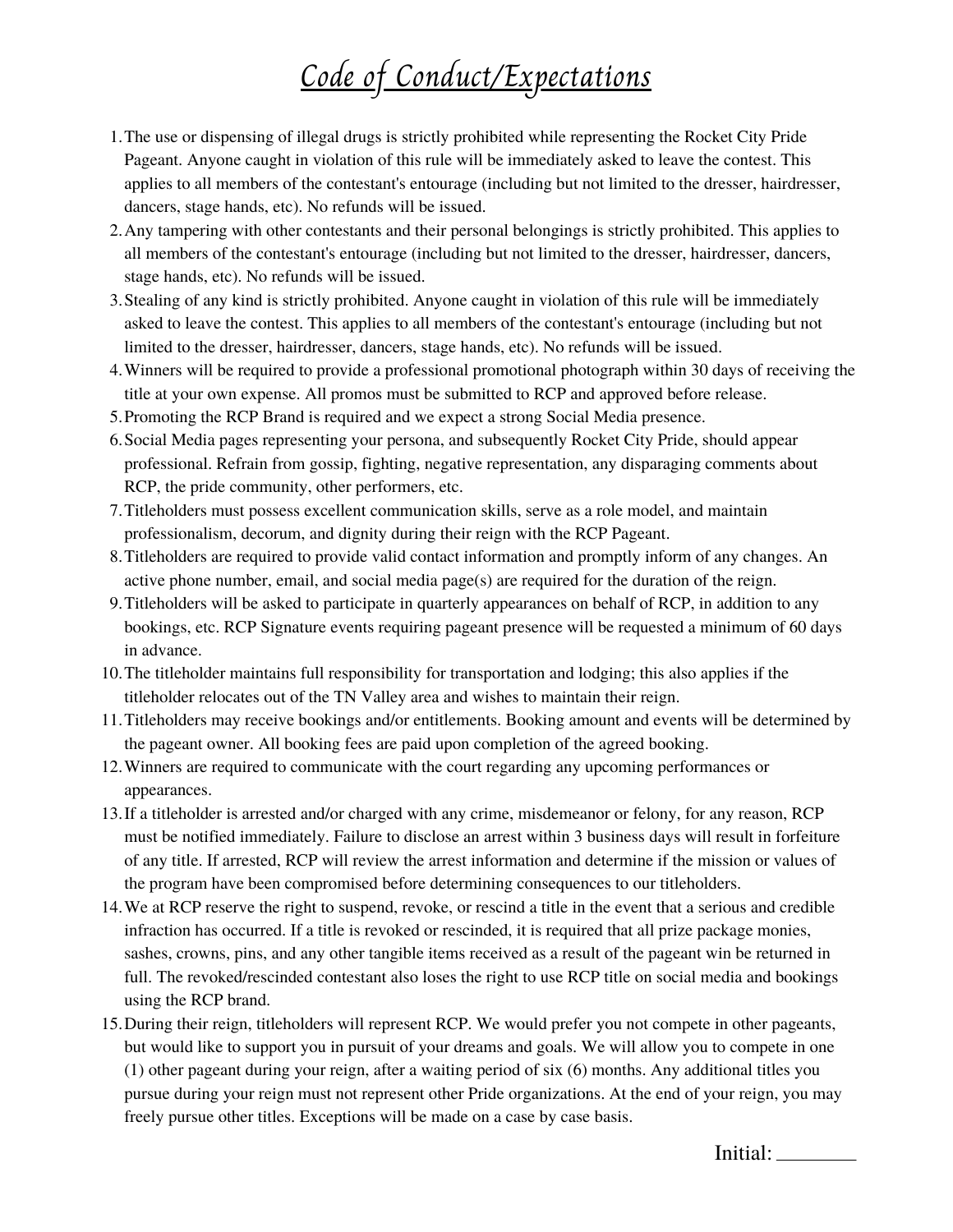

| Title you are competing for:                                                                                                                                         |                                     |       |  |
|----------------------------------------------------------------------------------------------------------------------------------------------------------------------|-------------------------------------|-------|--|
| Mr. Rocket City Pride                                                                                                                                                | Mr. Rocket City Pride Newcomer      |       |  |
| Miss. Rocket City Pride                                                                                                                                              | Miss. Rocket City Pride<br>Newcomer |       |  |
|                                                                                                                                                                      |                                     |       |  |
|                                                                                                                                                                      |                                     |       |  |
| Street Addres <u>s: New York Street Address: New York Street Address:</u>                                                                                            |                                     | City: |  |
|                                                                                                                                                                      |                                     |       |  |
| Best Phone Number:__________________________                                                                                                                         |                                     |       |  |
| $\bigcirc$ Website $\hspace{1.5cm} \bigcirc$ CashApp (\$RocketCityPrideHsv) $\hspace{1.5cm} \bigcirc$ Cash $\hspace{1.5cm}$ Board Members Initials: $\hspace{1.5cm}$ | (Please provide a copy of photo ID) |       |  |
| Talent Length: Talent Props: $\bigcirc$ No $\bigcirc$ Yes                                                                                                            |                                     |       |  |
| Dancers: $\bigcirc$ No $\bigcirc$ Yes; If yes, how many? _____                                                                                                       |                                     |       |  |
| Talent  Setup & Breakdown time needed: $\bigcirc$ No $\hspace{10pt}$ $\bigcirc$ Yes; If yes, you have a maximum of 3<br>minutes if needed.                           |                                     |       |  |
|                                                                                                                                                                      |                                     |       |  |
|                                                                                                                                                                      |                                     |       |  |
|                                                                                                                                                                      |                                     |       |  |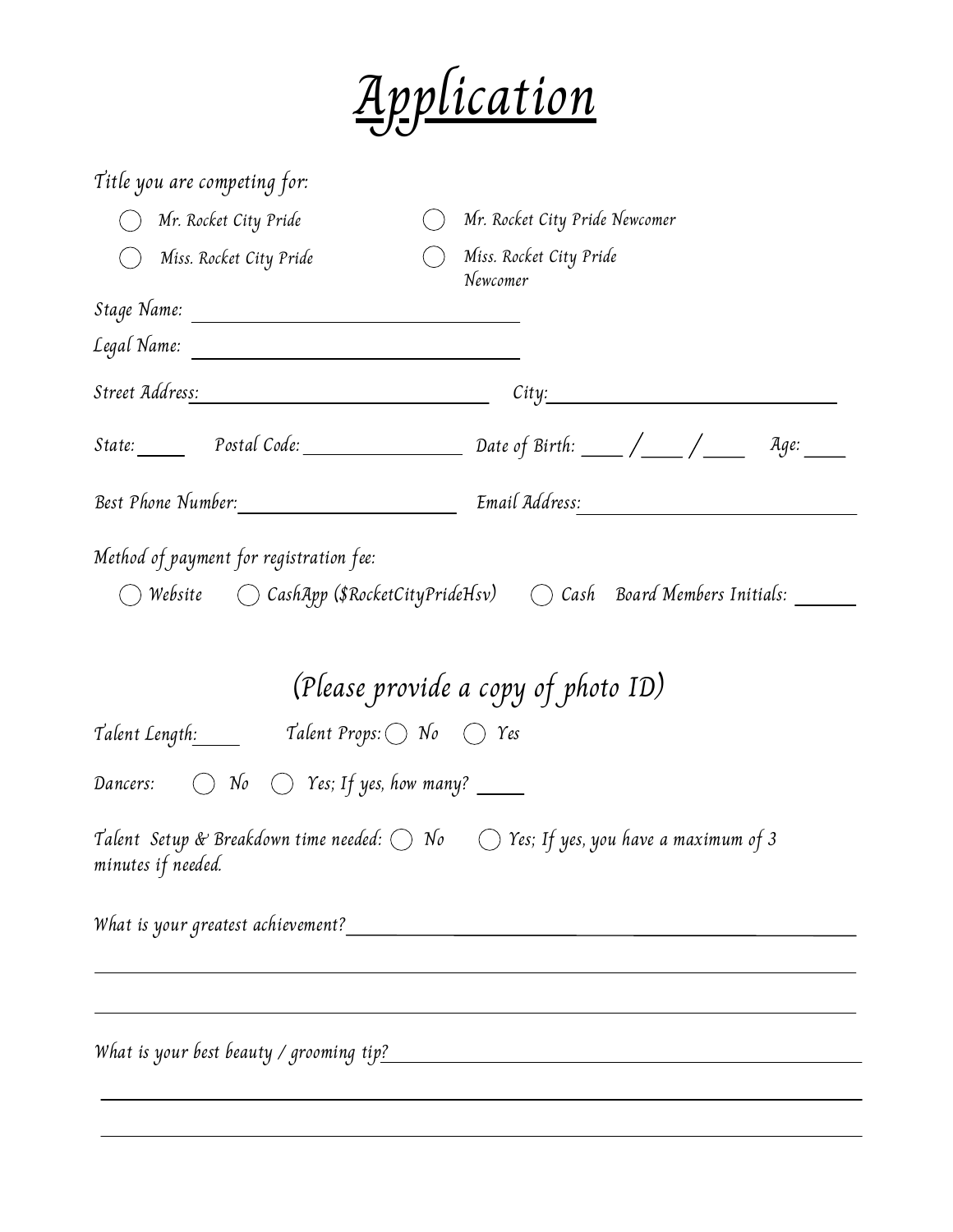Biography Sheet

The following information is what will read by the MC's during evening grown. Please print or type legibly, if the information is not legible then it will not be read.

| Zodiac Sign: ______________________                                                                                                                                                                                            |                                                                                  |  |
|--------------------------------------------------------------------------------------------------------------------------------------------------------------------------------------------------------------------------------|----------------------------------------------------------------------------------|--|
| Favorite Movie:                                                                                                                                                                                                                | Favorite Actor / Actress:                                                        |  |
|                                                                                                                                                                                                                                | <i>Favorite Artist:</i>                                                          |  |
|                                                                                                                                                                                                                                |                                                                                  |  |
| Sponsors: Sponsors: Sponsors: Sponsors: Sponsors: Sponsors: Sponsors: Sponsors: Sponsors: Sponsors: Sponsors: Sponsors: Sponsors: Sponsors: Sponsors: Sponsors: Sponsors: Sponsors: Sponsors: Sponsors: Sponsors: Sponsors: Sp |                                                                                  |  |
|                                                                                                                                                                                                                                |                                                                                  |  |
|                                                                                                                                                                                                                                |                                                                                  |  |
|                                                                                                                                                                                                                                |                                                                                  |  |
| Goals: Communication of the Communication of the Communication of the Communication of the Communication of the Communication of the Communication of the Communication of the Communication of the Communication of the Commu |                                                                                  |  |
|                                                                                                                                                                                                                                | ,我们也不会有什么。""我们的人,我们也不会有什么?""我们的人,我们也不会有什么?""我们的人,我们也不会有什么?""我们的人,我们也不会有什么?""我们的人 |  |
|                                                                                                                                                                                                                                |                                                                                  |  |
|                                                                                                                                                                                                                                |                                                                                  |  |
|                                                                                                                                                                                                                                |                                                                                  |  |
|                                                                                                                                                                                                                                |                                                                                  |  |
|                                                                                                                                                                                                                                |                                                                                  |  |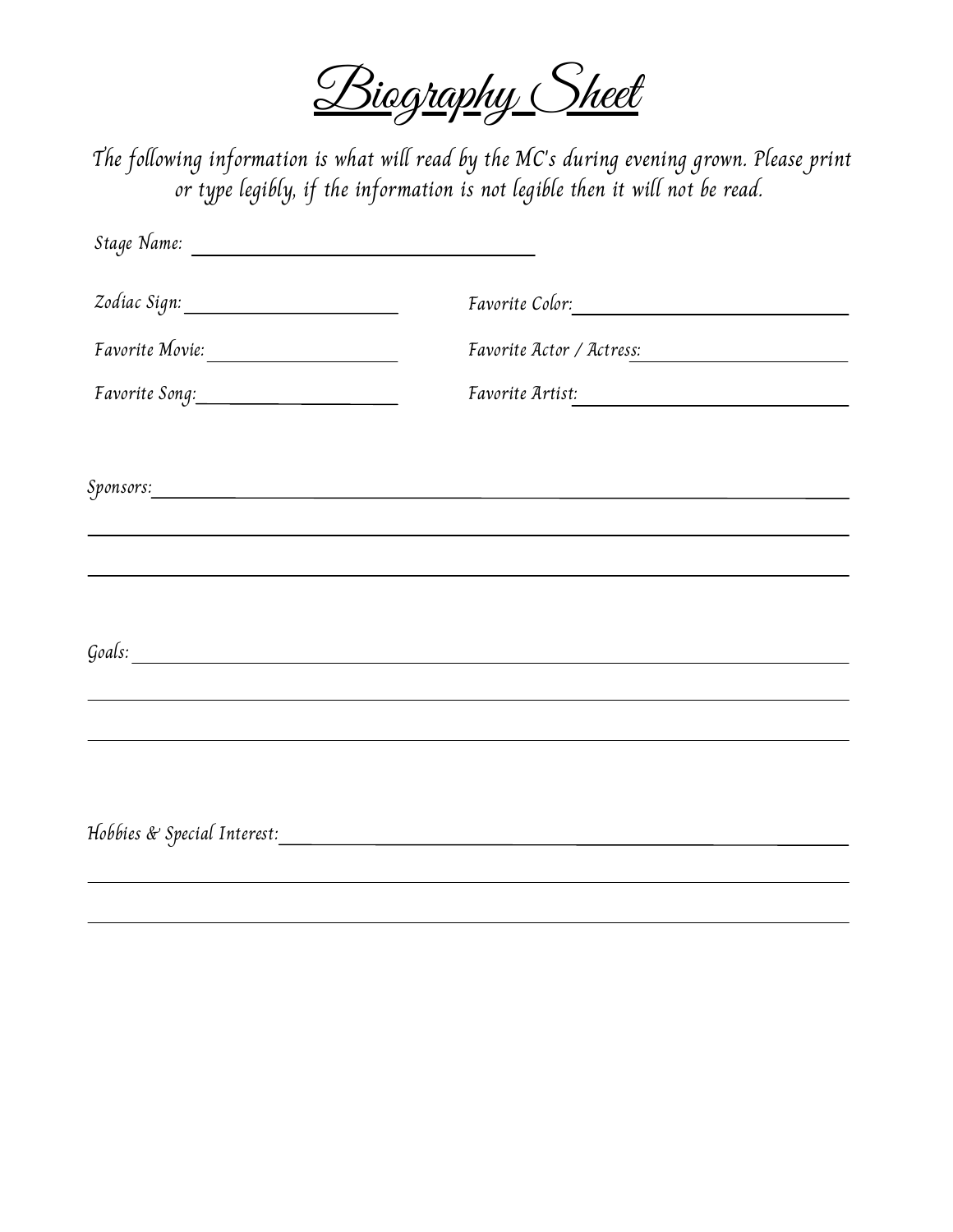

| Contestant Name:<br>the control of the control of the control of the control of the control of the control of |  |
|---------------------------------------------------------------------------------------------------------------|--|
| Gown / Suite Designer                                                                                         |  |
| Accessories:                                                                                                  |  |
|                                                                                                               |  |
| Makeup Artist <u>:</u>                                                                                        |  |
| Gown / Suite Description:                                                                                     |  |
|                                                                                                               |  |
|                                                                                                               |  |
|                                                                                                               |  |
|                                                                                                               |  |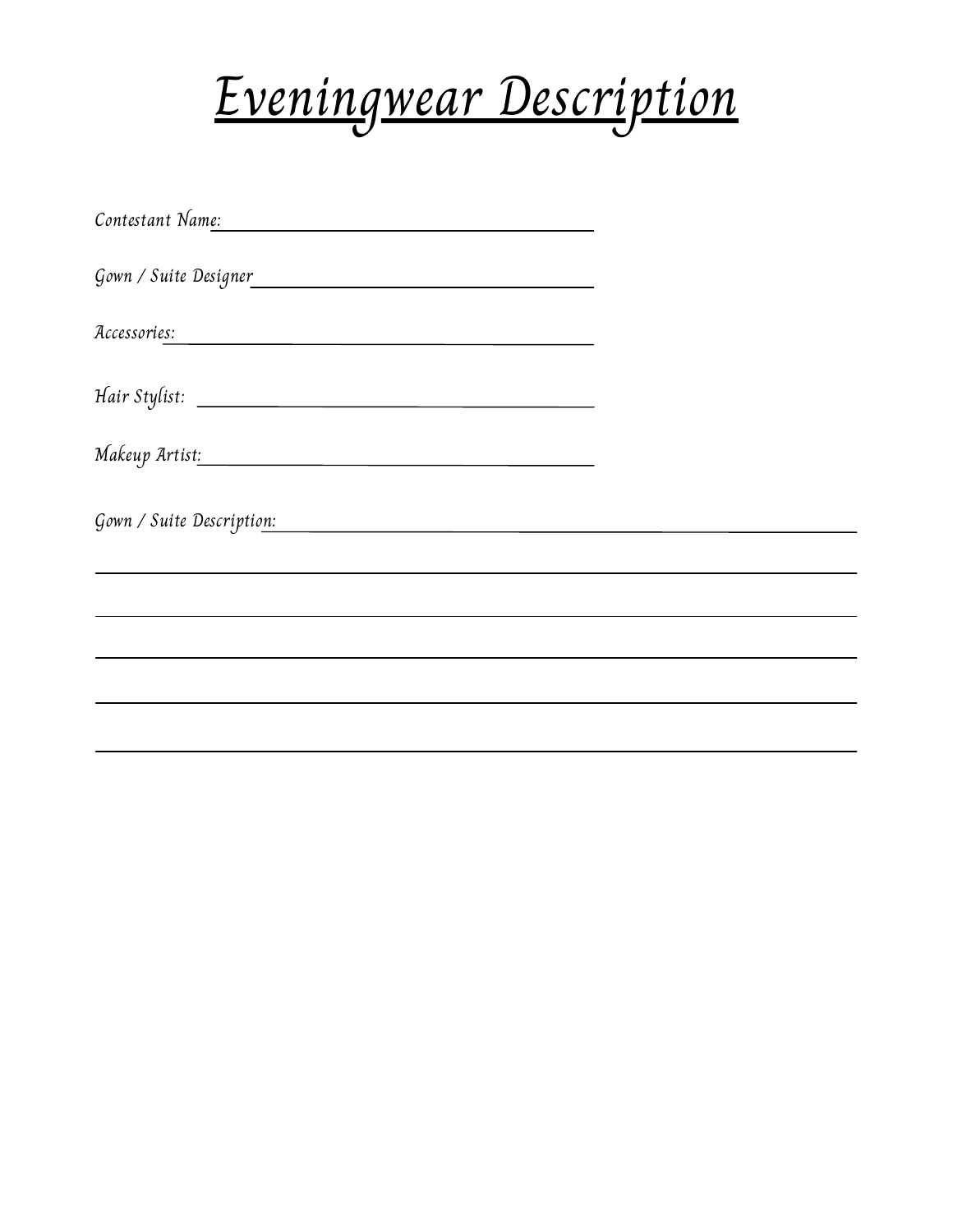Prize Package

## Title Holders:

Mr./Miss. Rocket City Pride Mr./Miss. Rocket City Pride Newcomer

- \$300 Cash Prize (\$150 at crowning and \$150 at give up.)
- Mr. / Miss. Rocket City Pride Sash & Crown
- Professional Photoshoot

### 1st Runner Up:

- \$50 Cash Prize
- Rocket City Pride Sash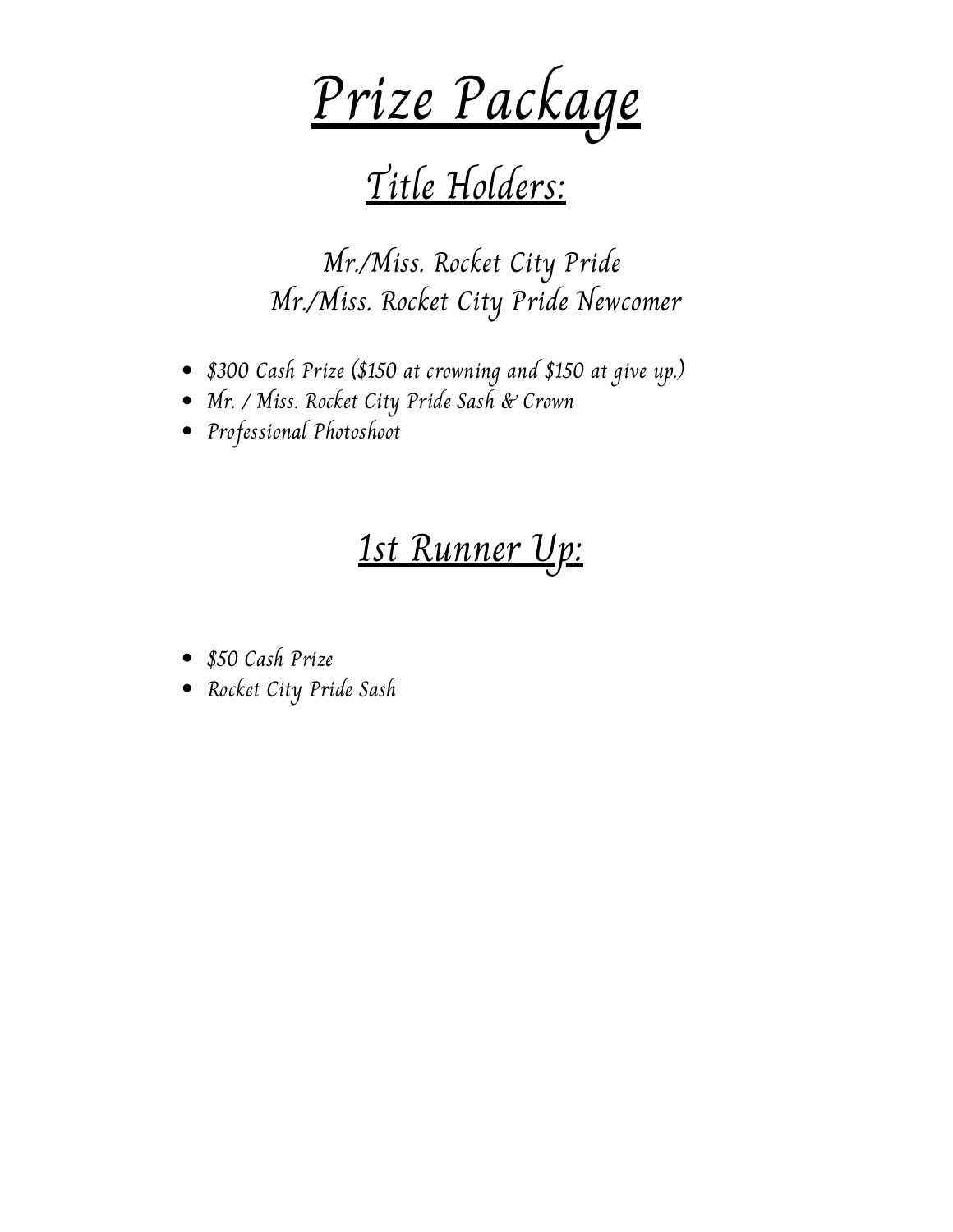# Point Value Description & Breakdown

The Judges will score each contestant with a maximum point value 310 of points per judge. Scoring is based on total point accumulation system. In the event of a judge showing favoritism to one contestant, the overall high and low scores will be dropped from each contestant's scores. In the event of a Tie, those involved will answer 1 tie breaker question.

#### Interview: 30 Points

- Confidence: 10 points
- Articulation: 10 points
- Attire: 10 point

In this portion of the pageant you will be judged on your interview with the Board of Directors. We want to be sure that we have the best person for the title. So please come with your best foot forward and speak as if you are the title holder.

#### Presentation: 70 Points

- Costume: 10 points
- Hair & Makeup: 10 point
- Overall Look: 50 points

As you hit the main stage under the Big Top, command the attention of the judges and audience. From the bearded lady to the hairiest man alive, just remember that presentation is key! Mesmerize us with your creativity, so make sure you stand out. Remember, be LOUD & PROUD when you take your mark. During presentation, share why you would be the best candidate for Mr./Miss Rocket City Pride and what you can bring to the title of Mr./Miss Rocket City Pride. Presentation is limited to 3 minutes.

#### Evening Wear: 60 Points

- Gown/Suite: 20 points
- Overall Look: 20 points
- Hair & Makeup: 10 points
- Accessories: 10 points

Show off your grace and how you articulate in this category by modeling your suite/gown.

#### Question & Answer: 50 Points

- Confidence: 25 points
- Articulation: 25 points

During your evening wear presentation will be participating in a Q&A session conducted by our hostess

#### Talent: 100 Points

- Media Used: 20 points
- Costume: 20 points
- Hair & Makeup: 10 points
- Accessories: 10 points
- Props: 10
- Overall Performance: 30 points

During talent category there will be no **fire, water, or glitter**. Talent is limited to **6 minutes** (points deducted if you exceed time limit). Props and Backup dancers are encouraged, but remember there will be limited space for storage and getting dressed. There will be a **3 minute** setup and take down time allotted and you will not be penalized for this time.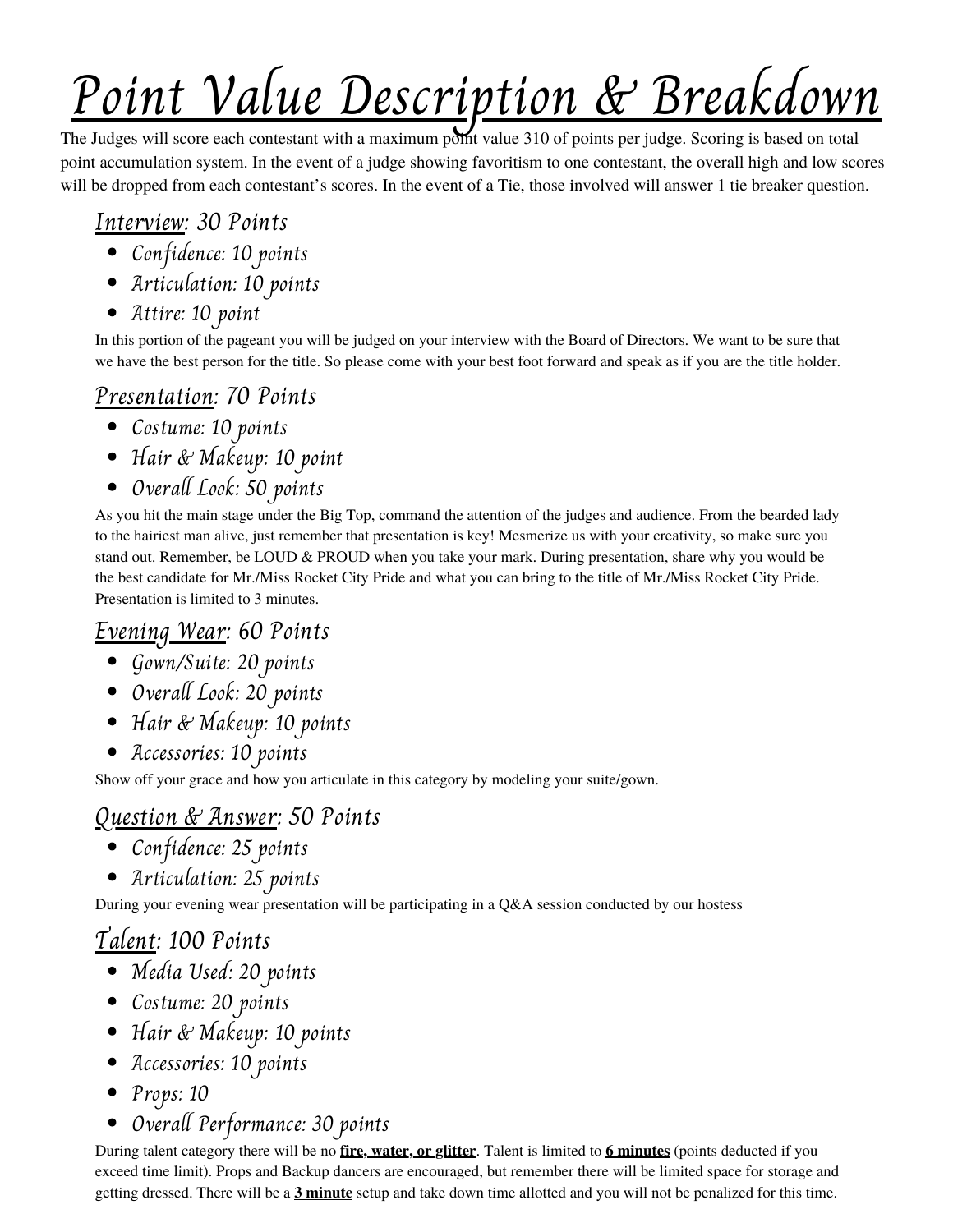# Contestant Agreement

I, say a contestant do herby hold harmless and waive all rights to any type of lawsuit against Rocket City Pride or its board members(s), the owner(s), and employee(s) of the host venue, vendors, suppliers and judges. I also release myself from the rights to videotaping, photography, sound recording, still camera, or potion pictures of the pageant. I understand I have no rights to any recording (audio/video) that I appear in or the future sales thereof and Rocket City Pride holds all final decisions for any reason. I enter the pageant and all related activates at my own risk and at my own expense.

By entering the Rocket City Pride Pageant, I agree, should I be selected as the representative, I will be obligated to conform to a code of conduct set by the Rocket City Pride Board. Failure to comply with these rules will be cause for immediate forfeiture of the crown, title, all prize money awarded (un-disbursed or disbursed). It is further agreed that if the title and crown are revoked, I clearly understand that I may be required to repay any cash prize, including the value (determined by the Rocket City Pride Board) of the non-cash prizes received. If for any reason the Board finds the titleholder unfit or unable to complete obligations, the Board will decide if the first runner up is to assume the title and duties of the titleholder.

All titles will be honored for only one year beginning on the night of the pageant and ending on the following Mr. /Miss Rocket City Pride pageant in 2022, regardless of if there is a new title holder. By entering Mr. / Miss. Rocket City Pride Pageant, I agree, should I be selected as the representative, I must produce at least one fundraising event within the calendar year. I will also participate in the 2021 theme, décor, and pageant details. I understand I will also be required to attend the Rocket City Pride Vincent Rutherford Equality March, Festival, at least six (6) Rocket City Pride events and at least four (2) community meetings throughout the year. I will also help promote Rocket City Pride and do my best to further the cause of the LGBTQIA+ community. I agree that I have read these rules and regulations of the contest and agree to abide by the same.

Signed: Date: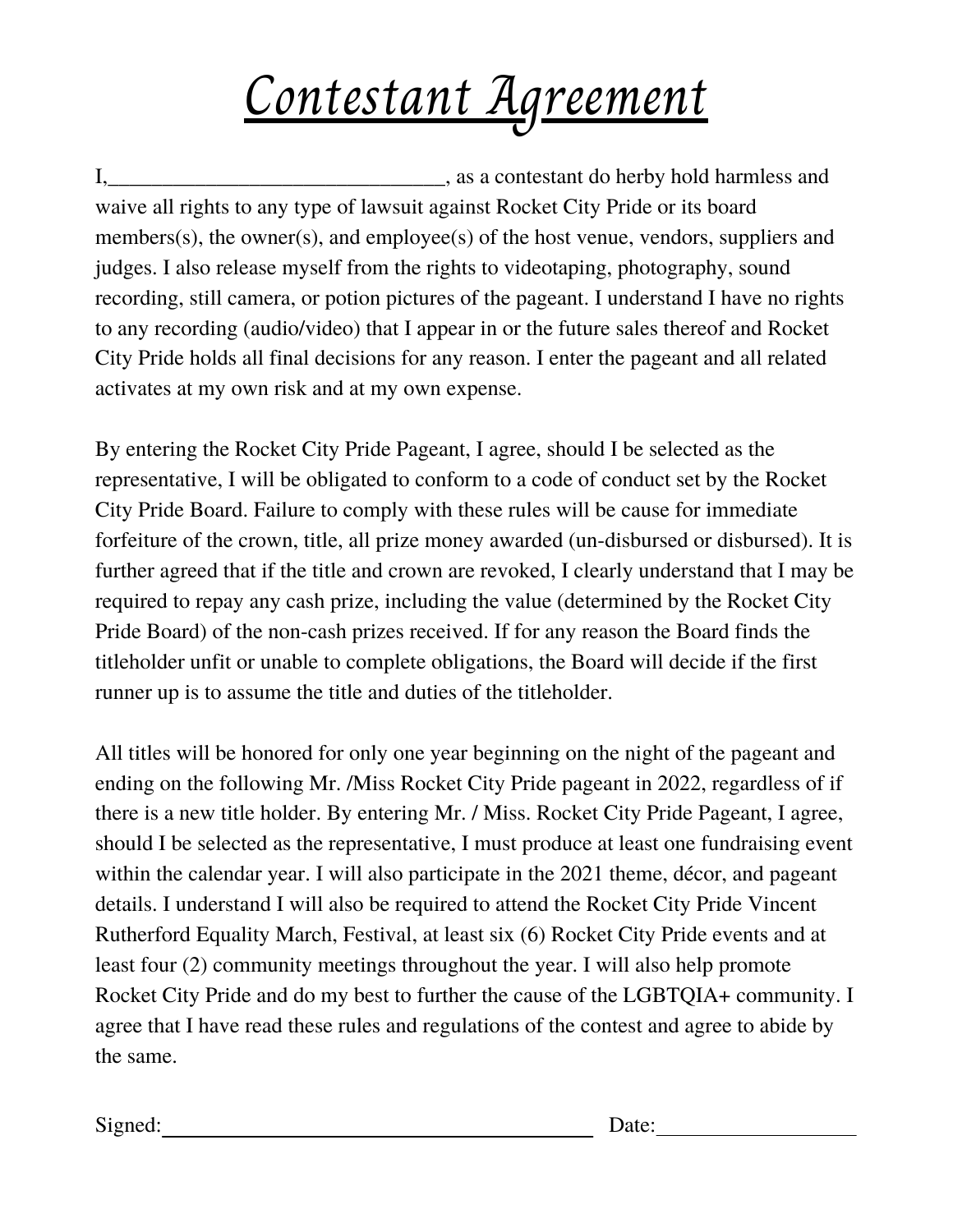## Titleholder Rule & Regulations

**Conduct Requirements: As a representative of Rocket City Pride, all titleholders agree to the following guidelines for conduct during his/her reign.**

- I will not participate in harmful, malicious, inflammatory, defaming or slanderous speech towards Rocket City Pride organization, its affiliates or assignees, or any staff members, or sponsor, whether it be oral , written, or otherwise conveyed during my reign and as well as after the pageant. This policy also relates to all social media accounts during your reign.
- I will NOT get intoxicated and/or use illegal drugs while participating in any function or event from the beginning of reign until the end of my reign while representing Rocket City Pride. Doing so will result in automatic relinquishment of my title.
- I will remember that my Facebook, Twitter, Instagram, Snapchat, and any other social media platforms as well as any other internet website(s) or web page(s) is considered a reflection on me as a titleholder and of Rocket City Pride. All sexually suggestive photos and verbally explicit comments must be removed during reign. Examples of such material include but are not limited to:
	- Photos of delegate in undergarments. Photos of delegate who place emphasis on or expose all or part of the chest or buttocks area.
	- Text which are insulting to an individual or group of individuals contains foul language, explicit and/or inflammatory comments.
	- Any content declared inappropriate by Rocket City Pride Board of Directors.
- I agree that while participating in any function or event I will dress appropriately, in my drag persona, unless otherwise approved by the Rocket City Pride Board of Directors. I agree to comply with any request, which may be made by Rock City Pride Board of Directors and Executives, to immediately remove any material which Rocket City Pride may deem inappropriate or unbecoming. Rocket City Pride reserve sole discretion in these matters. I understand that Rocket City Pride is a family organization and I am a member of that family; keeping this in mind I will not participate in harmful, malicious or slanderous speech or gossip, written or spoken, toward Rocket City Pride Organization, fellow delegates and/or agents of Rocket City Pride.
- I understand that my title is the property of Rocket City Pride and that I may not register any document, email address, website name, webpage name, forum registration or other publicly viewed or accessible print, video or other media without complying with the following criteria.
	- I will include a year designation of at least 2 digits such as "Miss Rocket City Pride '22-23".
	- I may use a year designation of 4 digits such as:" Miss Rocket City Pride 2021"
- If crowned as a Rocket City Pride 2022 Representative, understand you are responsible for producing at least two fundraising event within the calendar year, attending the Rocket City Pride Festival, the Vincent Rutherford Equality March, at least six (6) Rocket City Pride events and at least four (4) community meetings throughout the year. You will participate in all benefit shows as they are scheduled. You will help promote Rocket City Pride and do your best to further the cause of the LGBTQIA+ community. Initial: